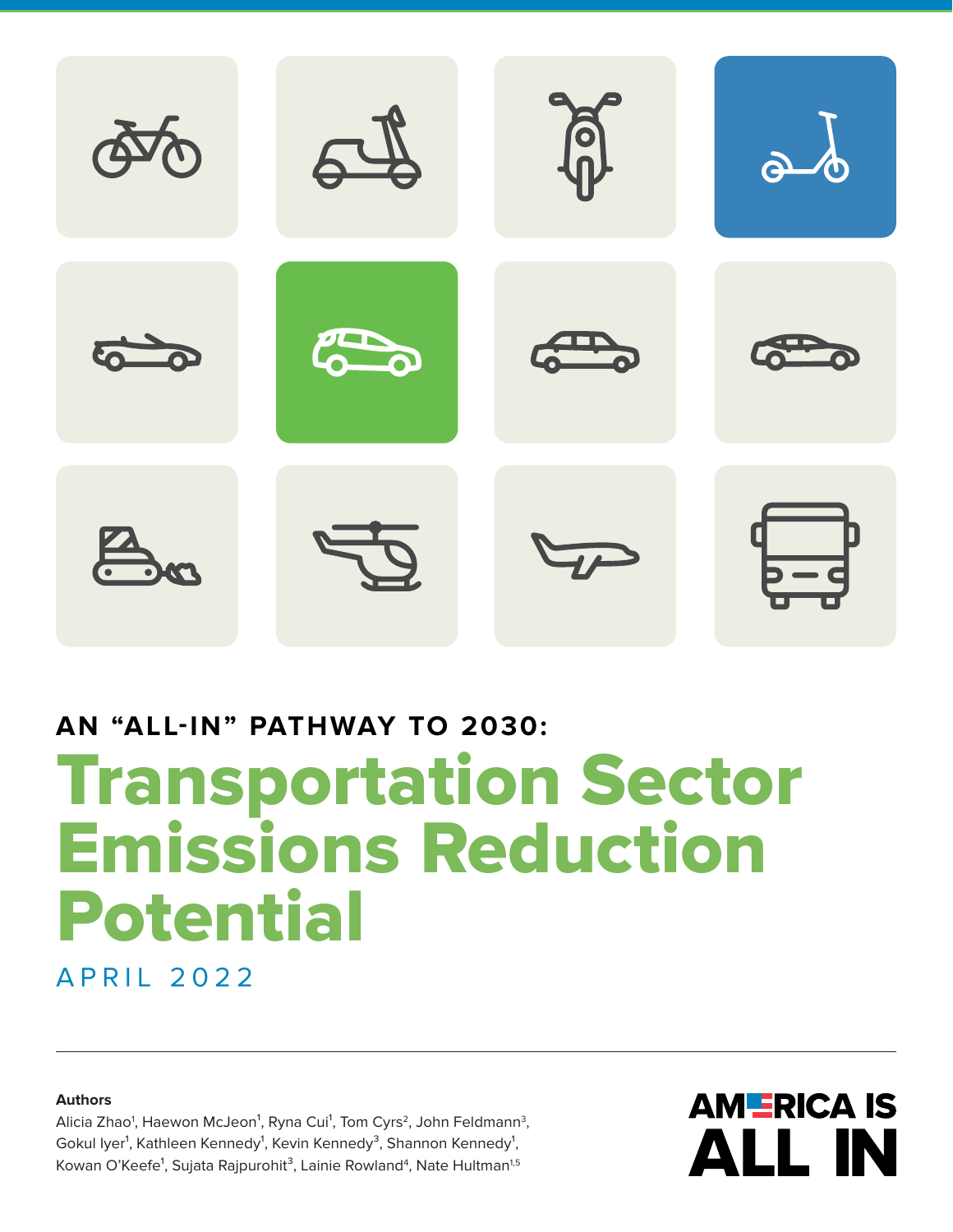### Key Findings



Through an "All-In" climate strategy integrating legislative initiatives from Congress, regulatory and other actions from the Executive Branch, and enhanced policy leadership from non-federal actors, the United States can deliver its ambitious climate target (NDC) of 50-52% reductions by 2030 relative to 2005 levels.



Currently adopted policy measures account for 19%—or nearly 350 million tons of  $CO<sub>2</sub>$  (MtCO<sub>2</sub>)—of the emissions reductions needed. These measures include existing federal fuel economy and emissions standards, state and local policies and incentives, market force projections, and Congress's recently passed Infrastructure Investment and Jobs Act (IIJA).



States, cities, businesses, and others have already shown significant ability to drive down transportation reductions and can reduce emissions by an additional 5%—or 92 MtCO<sub>2</sub>-through policy opportunities including ZEV mandates, municipal fleet targets, improving mobility options, and reducing vehicle miles traveled.



Under this strategy, emissions reductions from the transportation sector—the country's largest source of emissions—would contribute one-fifth of the economy-wide emissions reductions needed. Through the remainder of the decade, emissions from the transportation sector could feasibly decrease emissions by 34% by 2030—a more ambitious level than usually identified.



IIJA's transportation decarbonization measures alone can reduce emissions by 12 MtCO<sub>2</sub>. Climate-aligned implementation of these policies can leverage wider deployment of charging infrastructure, renewed R&D into alternative fuels, and support the accelerated adoption of zeroemission vehicles (ZEVs) as they become price competitive in the market.

Congressional action currently being considered could cut 55 MtCO<sub>2</sub> of emissions through tax credits and other incentives. Cost-effective regulatory policies and other federal actions could cut an additional 120 MtCO<sub>2</sub>-combined, representing 10% or 175 MtCO<sub>2</sub> in reductions.

### Acknowledgements

The authors gratefully acknowledge helpful comments from anonymous reviewers, the broader America Is All In organization, and from Carl Pope. This work was made possible with funding from Bloomberg Philanthropies. This paper and analysis were led by the Center for Global Sustainability (CGS) at the University of Maryland and supported by RMI and World Resources Institute. These three organizations represent the analytical team of America Is All In.

**Suggested citation:** Zhao, A., H. McJeon, R. Cui, T. Cyrs, J. Feldmann, G. Iyer, Kathleen Kennedy, Kevin Kennedy, S. Kennedy, K. O'Keefe, S. Rajpurohit, L. Rowland, N. Hultman (2022). "An "All-In" Pathway To 2030: Transportation Sector Emissions Reduction Potential." Center for Global Sustainability, University of Maryland and America Is All In. 8pp.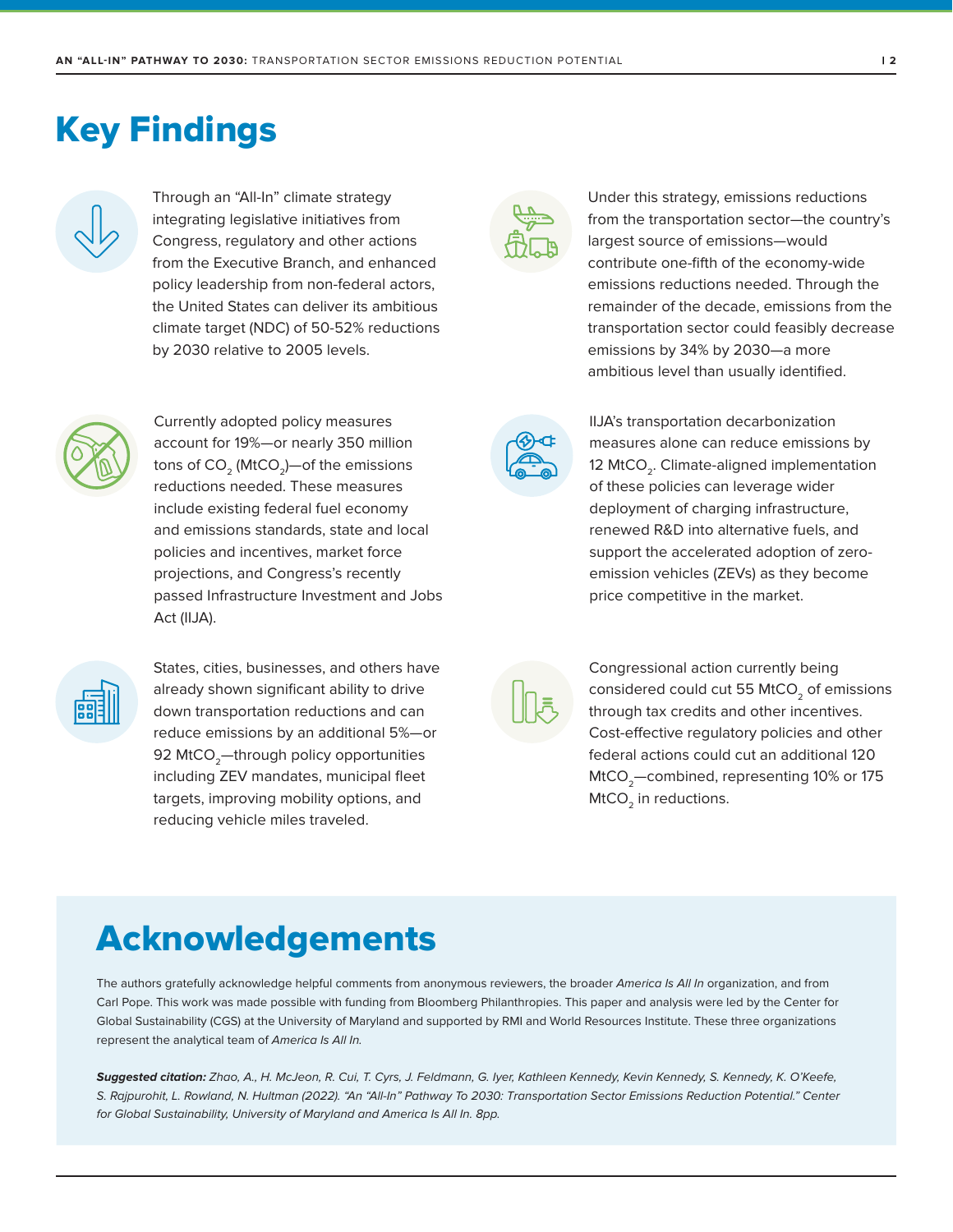### The U.S. Transportation Landscape

**The All-In emissions reductions scenario integrates existing action with what is possible in the form of new emissions reductions from non-federal actors, Congress, and the Executive Branch.**



**FIGURE 1 |** "All-In" 2030 transportation emissions reductions by major policy area from 2019 levels

**A rapid and low-carbon transformation of the transportation sector in the United States holds the key to delivering on multiple goals:** enhancing economic mobility, improving health, expanding environmental justice and equity, reducing global oil dependence in a time of deep concerns about energy security, and delivering on ambitious and necessary climate goals. The United States has committed to an ambitious climate target of slashing emissions in half by 2030—setting the country on a path toward keeping global climate goals within reach.

The transportation sector—now the biggest single source of greenhouse gas emissions in the U.S.—is one of the key linchpins in reaching these climate goals. Achieving the nationally determined contribution (NDC) will be challenging but remains within reach through a combination of additional Congressional actions; mandates, and incentives driven by bottom-up leadership —states, cities, businesses, civil society, tribal groups, healthcare, and cultural institutions, universities, and more—and renewed comprehensive regulatory and other actions from the federal government<sup>67</sup>.

In September 2021, America Is All In released a comprehensive analysis offering an "All-In" pathway for the U.S. to take economy-wide climate action. The report highlighted the importance of combining federal and non-federal action to increase ambition, unlock critical opportunities for policy leadership, and broaden the scope of U.S. climate action<sup>8</sup>. Notably, the transportation sector plays a crucial role in this transformation through the accelerated deployment of electric light-duty vehicles, buses, and freight trucks.

Less than a year later, states, cities, and businesses have enhanced their commitments toward cleaner and more fuel-efficient vehicles, and Congress has passed the Infrastructure Investment and Jobs Act (IIJA), which focuses heavily on transportation infrastructure. Still, key questions remain about how close these current policies can get the U.S. to the NDC and what new policy approaches can cement the necessary reductions pathway.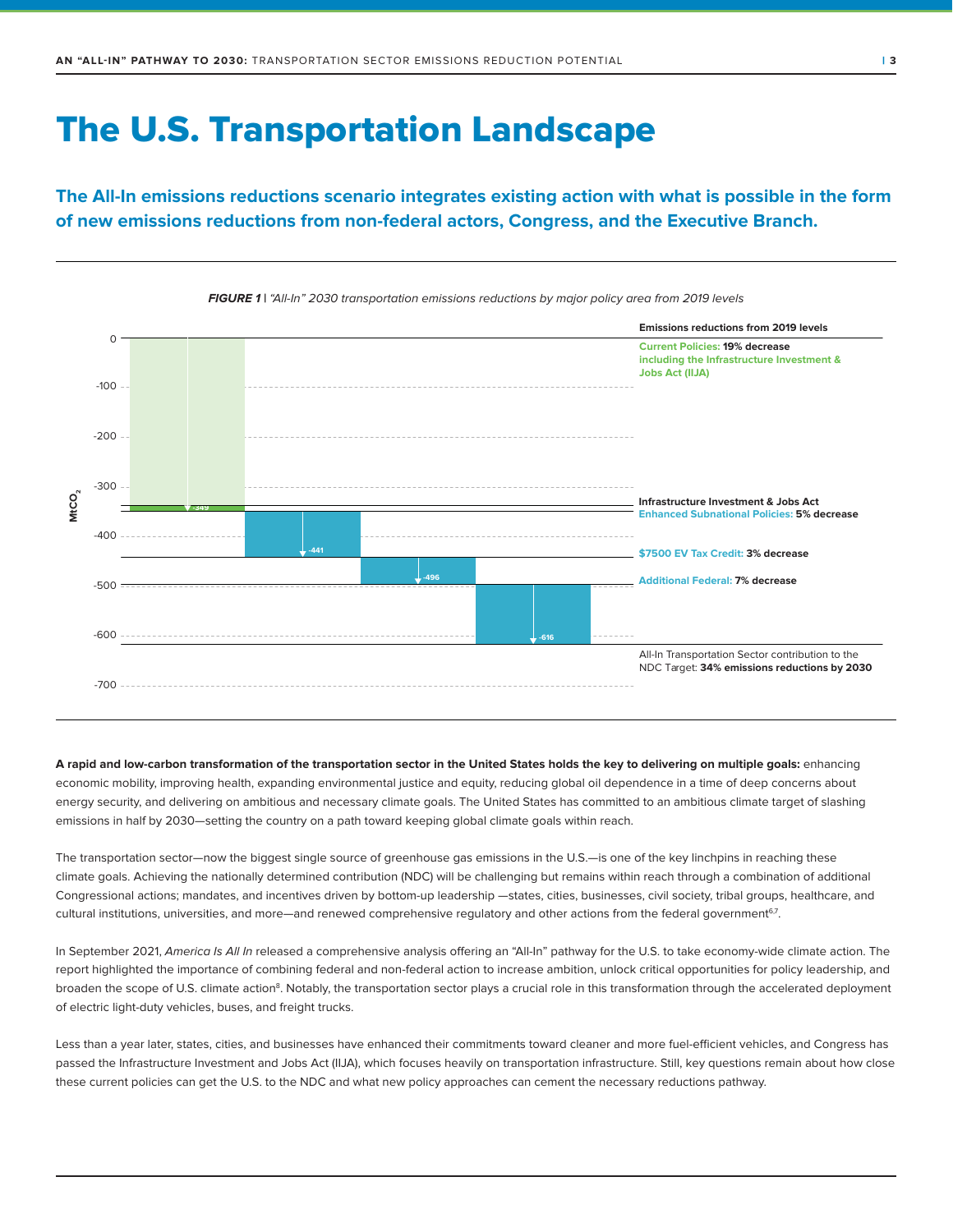**The analysis presented in this report demonstrates how an All-In pathway can deliver reductions in the transportation sector, representing nearly**  20%-or one-fifth-of the emissions needed to achieve the U.S. NDC of 50-52% reductions by 2030 from 2005 levels. This pathway builds on reductions already underway—driven by years of consistent and robust action from non-federal actors—combined with actions on vehicle efficiency and new investment in charging stations and other areas authorized by Congress in IIJA. Additional measures from federal agencies and Congress can accelerate the deployment of electric vehicles (EVs), enhance electricity decarbonization, and extend reductions beyond 2030.

**An All-In strategy to achieve the NDC within the transportation sector could deliver an**  aggregate reduction of roughly 600 MtCO<sub>2</sub>-36% below 2005 levels and 34% below 2019 **levels. Importantly, this analysis underscores that continued federal regulatory actions and legislation from Congress—including, for example, climate provisions similar to those in the Build Back Better package—will be essential to delivering the emissions reductions needed.** 

### Impact of Existing and Potential Expanded Policies for Transportation

To examine the impacts of the Infrastructure Investment and Jobs Act (IIJA) on the transportation sector, we modeled two scenarios in this study:

#### **The IIJA scenario**

Here we implement significant climate-related policies in the transportation sector from IIJA, including infrastructure investments for passenger cars, buses, and freight trucks (Table 1). In addition, we implement the power sector investments that heavily influence the indirect emissions from EVs. While we recognize that these investments could be spent in ways that increase emissions, such as on streets and highways, we assume that state and local governments will implement all applicable funding toward EV charging infrastructure or electrification. These IIJA-specific policies are layered on top of current transportation sector measures, including recently updated Corporate Average Fuel Economy (CAFE) standards, state and local EV incentives, and projected market forces.

#### **The "All-In" scenario**

Here we include a suite of federal and non-federal policies across all sectors to reach the 50-52% emissions reductions needed to meet the NDC (Table 1), including enhanced CAFE standards, 100% fleet electrification for all buses, the extension of the \$7500+ federal EV tax credit, federal scrappage program for old and inefficient vehicles, zeroemission vehicle (ZEV) mandates and fleet targets for medium- and heavy-duty vehicles (MDVs, HDVs), along with measures that improve mobility options and reduce vehicle miles traveled, such as urban planning, low- and zero-emissions zones, and decongestion pricing.

**TABLE 1 |** Transportation sector policies modeled in the IIJA scenario and the All-In scenario

| <b>Modeled transportation sector policies</b> | <b>IIJA</b> scenario                                                                                                                                                                                                                   | <b>All-In scenario</b>                                                                                                                                                                                               |  |
|-----------------------------------------------|----------------------------------------------------------------------------------------------------------------------------------------------------------------------------------------------------------------------------------------|----------------------------------------------------------------------------------------------------------------------------------------------------------------------------------------------------------------------|--|
| Fuel economy/emissions standards              | Efficiency improvement rates from recently<br>updated CAFE standards are modeled so that<br>nationally, fuel efficiency reaches 166gCO <sub>2</sub> /mi<br>for new passenger cars and 219gCO <sub>2</sub> /mi for new<br>SUVs by 2030. | Efficiency improvement rates from CAFE<br>standards accelerate so that nationally,<br>fuel efficiency reaches 143gCO <sub>2</sub> /mi for new<br>passenger cars and 193gCO <sub>2</sub> /mi for new SUVs<br>by 2030. |  |
| LDV electrification                           | Large state-, utility-, and district-level EV incentives included in the Alternative Fuels Data Center are<br>modeled, equivalent to \$826 per vehicle.                                                                                |                                                                                                                                                                                                                      |  |
|                                               | IIJA investment: \$10.7 billion is invested in LDV<br>charging infrastructure, equivalent to \$802 per<br>vehicle.                                                                                                                     | Federal EV tax credit is extended through 2030<br>at \$7,500 minimum with no sunset.                                                                                                                                 |  |
| LDV retirement                                | No new retirement policies                                                                                                                                                                                                             | Sustained federal scrappage program<br>accelerates retirement of older, less efficient<br>vehicles.                                                                                                                  |  |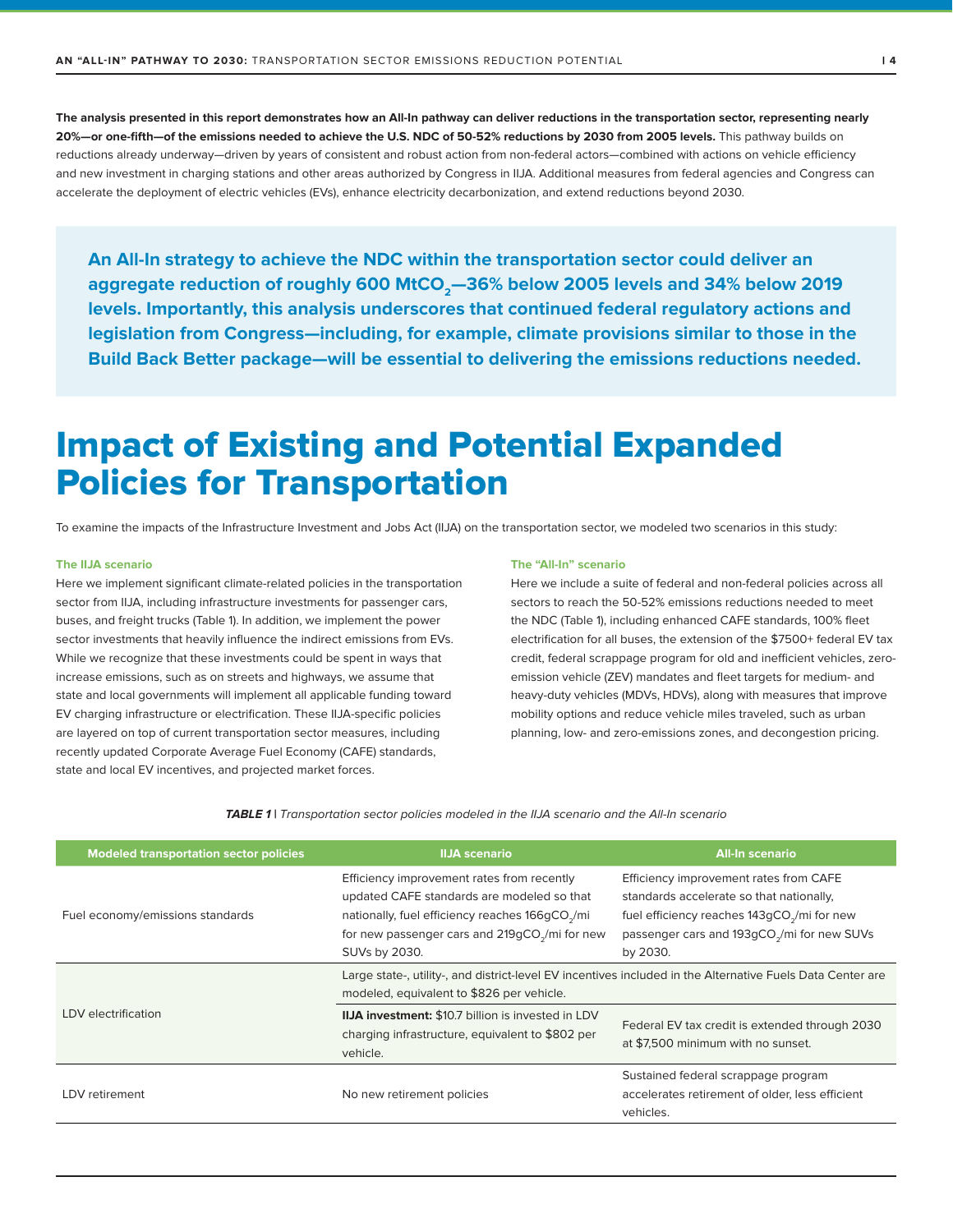| MDV/HDV electrification                | <b>IIJA investment: \$4.24 billion is invested in</b><br>MDV/HDV charging infrastructure, equivalent to<br>\$9,211 per vehicle.                                                                                           | Federal and state sales targets and incentives<br>drive ZEV sales to 50% of MDV market and 30%<br>of HDV market by 2030 (consistent with CA<br>Advanced Clean Trucks Rule and 15-state MOU<br>commitment).               |
|----------------------------------------|---------------------------------------------------------------------------------------------------------------------------------------------------------------------------------------------------------------------------|--------------------------------------------------------------------------------------------------------------------------------------------------------------------------------------------------------------------------|
| <b>Bus electrification</b>             | <b>IIJA investment:</b> \$5 billion is invested in school<br>bus electrification, equivalent to \$25,000 per<br>vehicle; \$2.6 billion is invested in transit bus<br>electrification, equivalent to \$29,167 per vehicle. | Federal, state and city-level procurement drives<br>national ZEV sales rate for new buses to 100%<br>by 2030.                                                                                                            |
| Vehicle miles traveled (VMT) reduction | No new reduction policies                                                                                                                                                                                                 | Federal investment, and state and local<br>planning lead to annual average per capita<br>VMT reductions ranging from 0.5% to 1% in all<br>states from 2025-2030 (consistent with current<br>ambition in leading states). |

Overall results from the policies in each scenario are shown in Figure 2 below. Under the IIJA scenario, transportation emissions fall by 349 MtCO<sub>2</sub> from 2019 levels, which is 19% in emissions reductions. Only 12 MtCO<sub>2</sub> of these emissions can be attributed to IIJA. Current measures, which include existing fuel economy and emissions standards at the state and federal level, non-federal incentives, and market force projections, account for the remaining reductions.

**FIGURE 2** | Emissions reductions from the transportation sector in 2030 contribute roughly 600 MtCO<sub>2</sub> to achieving the NDC target based on an "All-In" scenario, through actions from non-federal actors, Congress, and the Executive Branch



administration's plans to address climate change, and as such, it was never meant to be the sole contributor to delivering the 2030 U.S. NDC. A recent study by the Georgetown Climate Center<sup>9</sup> finds that the IIJA could either decrease or increase emissions depending on implementation, shows that IIJA falls short of meeting the NDC. This analysis confirms that IIJA does with meeting the NDC. However, the NDC is within reach if IIJA is supplemented by aggressive and rapid action from federa

### Delivering on the NDC with Additional Actions

While investments from IIJA could represent a first step toward the U.S. climate goals, the emissions reductions needed would be many times larger than those achieved by IIJA alone. Aggressive and rapid action from both federal and non-federal actors is necessary to meet the NDC, including:

**Additional Congressional actions:** The \$7500+ EV credit, similar to what was included in the Build Back Better Act, further increases transportation emissions reductions by 55 MtCO<sub>2</sub>, leading to total reductions of 27% relative to 2019 levels.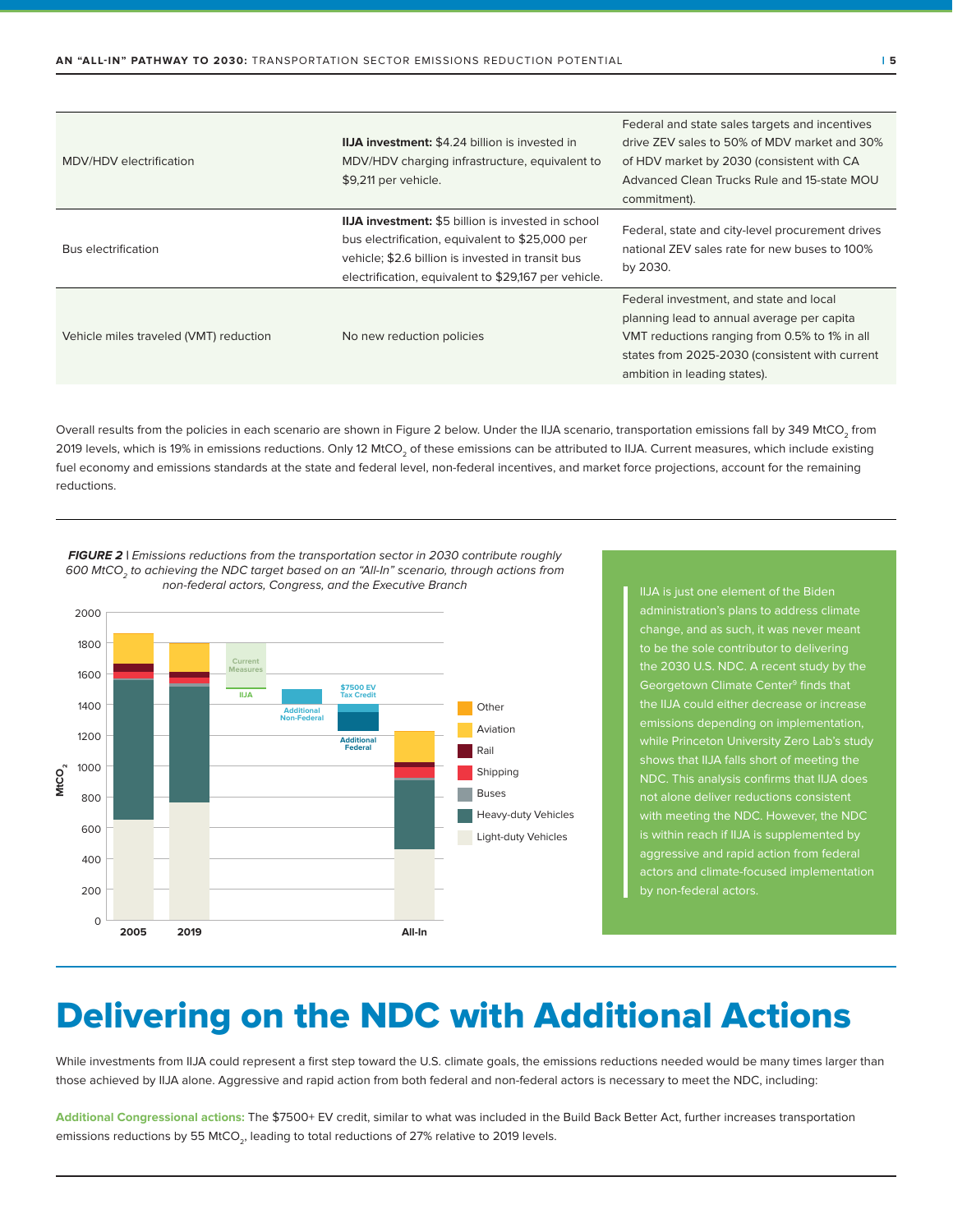**Non-federal actions:** Non-federal ZEV mandates, municipal fleet targets, and measures that can improve mobility options and reduce vehicle miles traveled can further reduce transportation emissions by 92 MtCO<sub>3</sub>, bringing reductions to 24% relative to 2019 levels.

Federal regulation: Regulation of MDVs and HDVs, scrappage programs for older, inefficient vehicles, and a more stringent CAFE standard can further reduce emissions by 120 MtCO<sub>2</sub> relative to 2019 levels. This translates into transportation emissions reductions of 34% by 2030, which achieves the U.S. NDC.

Our All-In scenario shows that 97% of the total transportation emissions reductions relative to 2019 need to occur in cars and freight trucks, with the remaining reductions coming from buses, shipping, and aviation (Table 2).

| <b>Transportation mode</b> | 2005 emissions | 2019 emissions | <b>IIJA 2030 emissions</b> | All-In 2030 emissions |
|----------------------------|----------------|----------------|----------------------------|-----------------------|
| Light-duty vehicles        | 642            | 748            | 638                        | 452                   |
| Heavy-duty vehicles        | 889            | 740            | 454                        | 441                   |
| <b>Buses</b>               | 8              | 21             | 24                         | 12                    |
| Aviation                   | 192            | 179            | 240                        | 195                   |
| Shipping                   | 44             | 36             | 83                         | 70                    |
| Rail                       | 51             | 40             | 32                         | 34                    |
| Other                      | ∍              | 3              | ∍                          |                       |

#### **TABLE 2** | Emissions broken down by transportation mode

Accelerated EV deployment and accelerated retirement of internal combustion engine (ICE) cars will be critical for meeting the NDC, and these are elements lacking in IIJA alone.

**Accelerated electrification:** While EV sales for passenger vehicles (i.e. cars and buses) and freight trucks grow under the IIJA scenario, they fall short of the levels needed to meet the NDC. The All-In scenario offers a pathway for faster and deeper electrification. Of new passenger vehicle sales, only 23% are expected to be EVs by 2030 in the IIJA scenario, compared to 47% in the All-In scenario. Of new freight truck sales, less than 1% are expected to be EVs in the IIJA scenario, compared to 26% in the All-In scenario (Figure 3).

**Accelerated retirement:** Additionally, the retirement of old and inefficient vehicles reaches 71% in the IIJA scenario, compared to nearly 90% required to meet the All-In targets by 2030 (Figure 3).





**New Sales - Passenger New Sales - Freight**

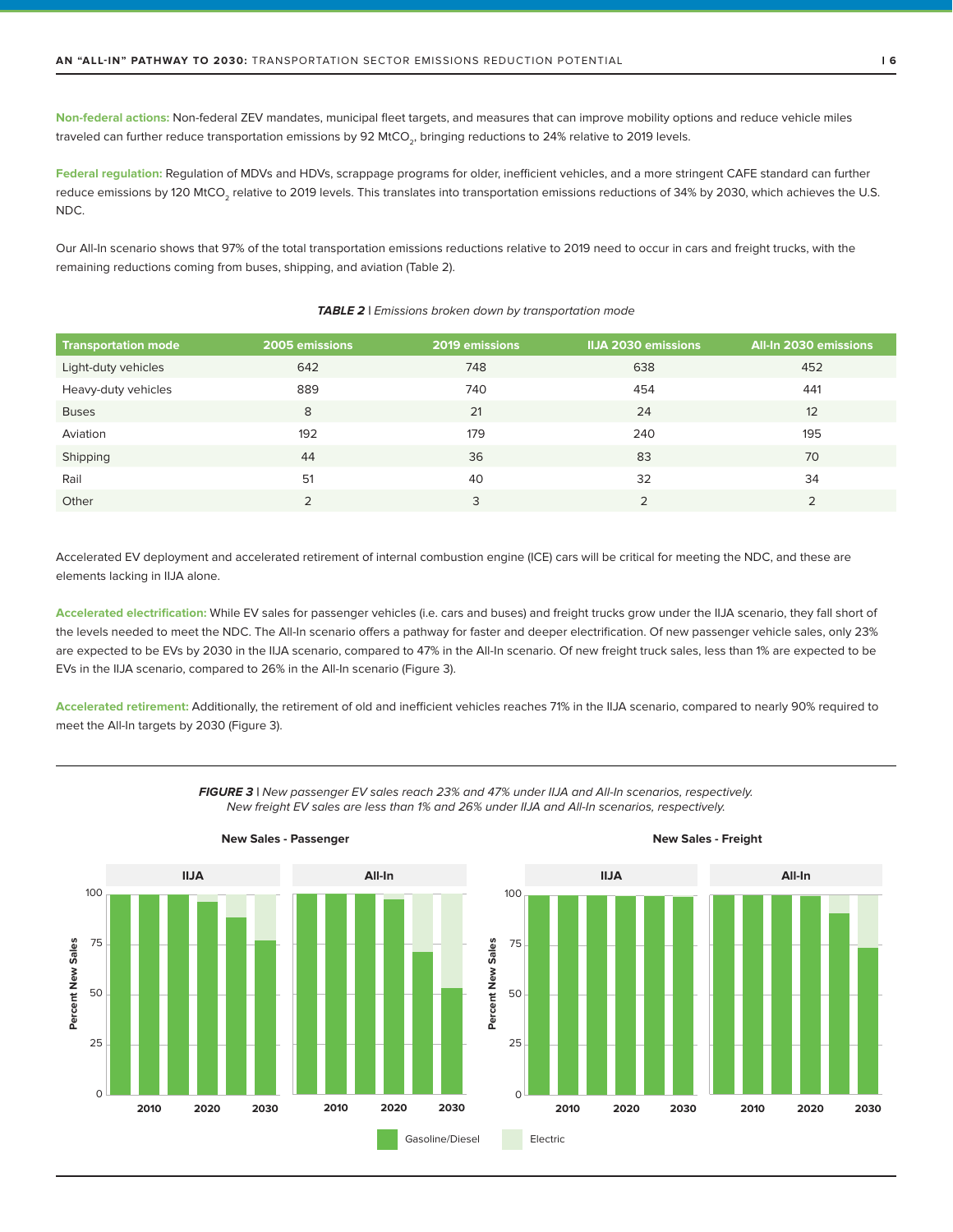Faster decarbonization of the power sector: Since EVs are fueled by electricity, they have upstream emissions in the power sector. Therefore, the electric grid must also become cleaner more quickly to maximize the indirect emissions reductions from charging EVs. IIJA alone is insufficient to accelerate the retirement of coal and gas power plants and, correspondingly, lead to a rapid increase in clean electricity. Nearly 80% of the generation mix in 2030 must be carbon-free to meet the ambitious All-In target.

In the IIJA scenario, power sector emissions intensity decreases from 342 gCO<sub>2</sub>/kWh in 2020 to 288 gCO<sub>2</sub>/kWh in 2030. In contrast, the emissions intensity in the All-in scenario is 89 gCO<sub>2</sub>/kWh by 2030 (Figure 4).

Given that electric cars are expected to consume 90 TWh of electricity in 2030 under the IIJA scenario, 26 MtCO<sub>2</sub> are indirectly emitted upstream at the level of emissions intensity in the IIJA scenario. At the All-In scenario's level of emissions intensity, this level of electricity consumption results in only 8 MtCO<sub>2</sub> of indirect emissions. A cleaner power grid can therefore yield 18 MtCO<sub>3</sub> of additional indirect emission reductions from electric cars at IIJA's level of electrification and even more reductions with more ambitious electrification.



**FIGURE 4** | Electricity generation and emissions intensity in IIJA and All-In scenarios

In the All-In scenario, where the generation mix is close to 80% clean by 2030, emissions intensity in the power sector reaches 89 gCO\_/kWh by 2030. In the IIJA scenario, where the generation mix is 51% clean, power sector emissions intensity is at 288 gCO<sub>-</sub>/kWh.

**Enhanced federal and bottom-up actions:** Additional non-federal and federal actions targeted at ZEV deployment, ICE retirement, and grid decarbonization will be crucial for meeting the NDC. However, once these incentives are put into place and make ZEVs price competitive, wider deployment of charging infrastructure and R&D into alternative fuels would help accelerate consumer adoption of ZEVs.

### **Discussion**

For the transportation sector, as well as for the economy as a whole, an all-of-society approach leveraging contributions from the federal governmentboth Congress and the Executive Branch—alongside actions from states, cities, businesses, civil society, and more will be critical to delivering sufficiently high levels of emissions reductions to achieve the overall U.S. NDC. While recent federal measures will enable new actions to drive down reductions including enhanced vehicle fuel economy actions from EPA and significant new infrastructure investment from Congress—it is clear that though necessary, these actions alone are insufficient on their own to deliver the levels of reduction needed.